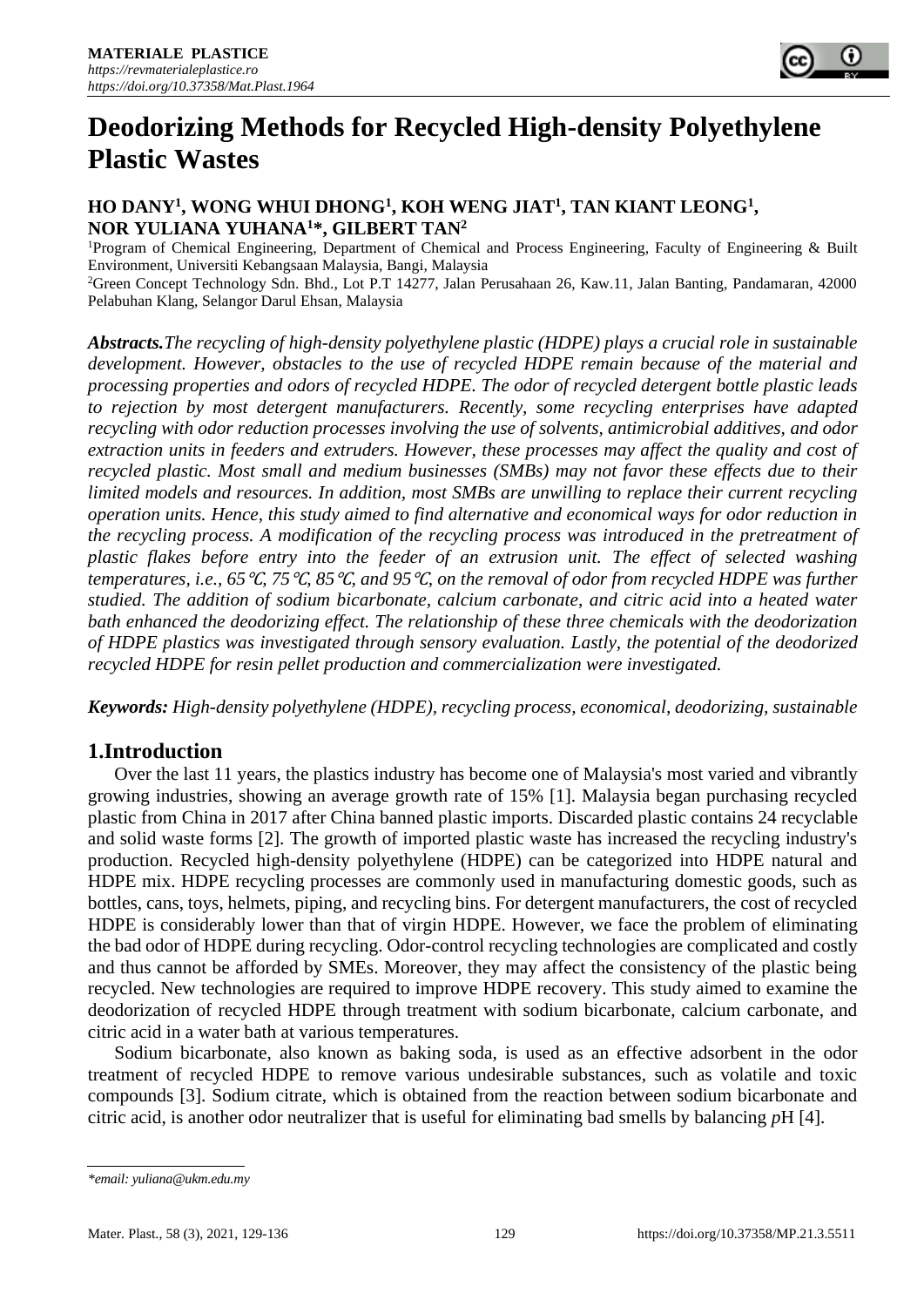

Calcium carbonate, also known as limestone, has the capability to mask odor and pungency [5].

# **2.Materials and methods**

### **2.1. Preparation of samples**

HDPE materials were supplied by KA Plastic Enterprise. HDPE natural plastics originate from milk and sauce bottles and are primarily used to contain food. HDPE mix is derived from detergent and shampoo bottles. KA Plastic Enterprise is a company whose task is to collect, sort, and crush recycled plastics. A total of 25 g each of HDPE mix and HDPE natural flakes was weighed out and then cold washed with regular stirring in 500 mL of water to remove soil. The plastics were then rinsed off and filtered out.

#### **2.2. Early Stage of investigation**

The best temperature and time for hot washing to remove the odor retained in HDPE plastics were observed. The cold-washed plastics were subjected to hot washing in 500 mL of water at 65°C for 10 min. After 10min, the plastics were rinsed and then transferred into a tank equipped with a blower for 20min of drying. The temperature of the tank was approximately  $40^{\circ}$ C-50 $^{\circ}$ C. The experiments were repeated by varying the temperatures of the hot-washing section to 75°C, 85°C, and 95°C. Then, the whole experiments were repeated on both types of plastics with 15min of hot washing at each temperature. The dried plastic samples were collected and analyzed through sensory evaluation. The best results for the temperature and duration for hot washing were chosen after inspection.

#### **2.3. Chemical treatment**

Three chemicals, namely, sodium bicarbonate, calcium carbonate, and citric acid, were chosen to remove odors from recycled HDPE. A total of 20 g of sodium bicarbonate was weighed out and poured into 500 mL of water before the plastics were subjected to hot washing. The plastics were immersed in the solution and then hot washed. After the selected duration, the plastics were rinsed and dried. The dried samples were collected and examined. The experiments were repeated by using calcium carbonate and a combination of sodium bicarbonate and citric acid.

#### **2.4. Parameter measurements**

# **2.4.1. Sensory evaluation**

The panel members who participated in the experiment were well educated on the sensory properties of HDPE plastics. A trained panel of 15 members, including researchers from this investigation, examined the plastic HDPE samples before and after treatment. A scale of 1-5 was used in this investigation, with 1 indicating undesirability and 5 indicating outstanding odor reduction. The rating score for each sample was finalized by obtaining an average score for each sample from the panel members.

#### **2.4.2. Scanning electron microscopy and energy dispersive X-ray analysis**

Scanning electron microscopy (SEM) was used to analyze the surface morphology of HDPE plastic samples before and after treatment. Energy dispersive X-ray (EDX) analysis coupled with SEM was performed on the selected HDPE plastic samples to characterize the composition of the samples. The data generated by EDX analysis consisted of spectra showing peaks that corresponded to the elements. The true composition of the sample could be analyzed on the basis of the data.

#### **2.4.3. Fourier-transform infrared spectroscopy analysis**

Fourier transform infrared spectroscopy (FTIR) analysis was performed to obtain an infrared spectrum of the absorption or emission of organic and polymeric materials. It was used to characterize the chemical composition on the surface of the selected HDPE samples. The presented spectrum, which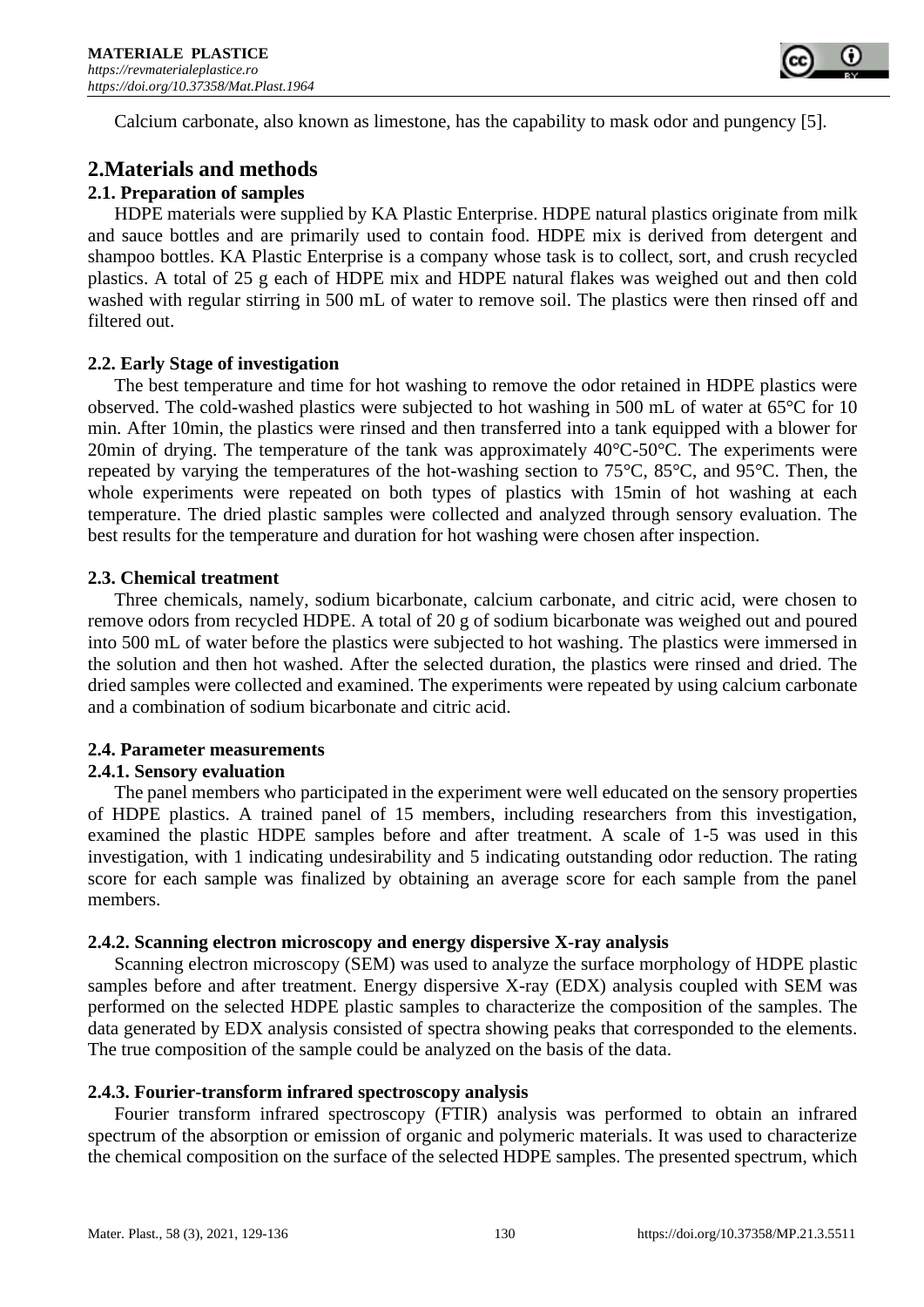

encompassed the wavelength range of 4000 cm<sup>-1</sup> to 500 cm<sup>-1</sup>, was used to represent the molecular fingerprint of the samples.

# **3. Results and discussions**

The odor reduction level was determined by using a rating system with scores of 1 to 5 provided by each team member. Next, the rating score for each sample was finalized by obtaining an average score from each of the 15 panel members. The highest score indicated the best odor reduction level for the HDPE plastic samples.

**Table 1**. Average scores of odor reduction level based on different temperatures and washing time using water only in hot washing section  $(1-\text{Stron}_\theta \Omega)$  Odors,  $5-\text{Weak}$  Odors after treatment)

| $1 - 300$ lig Odors, $3 - w$ can Odors after treatment) |                                           |       |                  |       |
|---------------------------------------------------------|-------------------------------------------|-------|------------------|-------|
| Time                                                    | Average scores of an odor reduction level |       |                  |       |
| (minutes)/ Temperature $(^{\circ}C)$                    | <b>HDPE</b> Natural                       |       | <b>HDPE Mix</b>  |       |
|                                                         | $10 \text{ min}$                          | 15min | $10 \text{ min}$ | 15min |
| 65                                                      | 1.00                                      | 1.00  | 1.00             | 1.00  |
| 75                                                      | 2.30                                      | 2.00  | 1.00             | 1.70  |
| 85                                                      | 1.30                                      | 1.70  | 1.00             | 1.30  |
| 95                                                      | 2.70                                      | 2.30  | 1.30             | 2.00  |

**Table 2.** Average odor reduction scores based on different chemicals used in 95℃ hot water for HDPE Natural and HDPE Mix in 10 and 15 min, respectively.  $(1-\text{Stron}\,\alpha \Omega)$  Odors,  $5-\text{W}$ cak Odors after treatment

| $(1=$ Strong Odors, $3=$ weak Odors after treatment) |                               |                 |  |  |
|------------------------------------------------------|-------------------------------|-----------------|--|--|
| Type of Chemicals/Type of plastic                    | Average odor reduction scores |                 |  |  |
|                                                      | <b>HDPE</b> Natural           | <b>HDPE Mix</b> |  |  |
| Sodium bicarbonate                                   | 3.00                          | 2.70            |  |  |
| Calcium carbonate                                    | 4.00                          | 2.30            |  |  |
| Sodium bicarbonate with added citric acid            | 3.80                          | 4.00            |  |  |



**Figure 1.** SEM images of surface morphology of HDPE Natural Plastic flake under 50X magnifying power: A) Unwashed, B) cold wash only C) cold wash 10 min and hot wash 10 min at 95˚C with added 40g/L calcium carbonate



**Figure 2.** SEM images of surface morphology of HDPE Mix Plastic flake under 50X magnifying power: D) Unwashed, E) Cold wash only F) cold wash 10 min and hot wash 15 min at 95°C with added  $40g/L$  sodium bicarbonate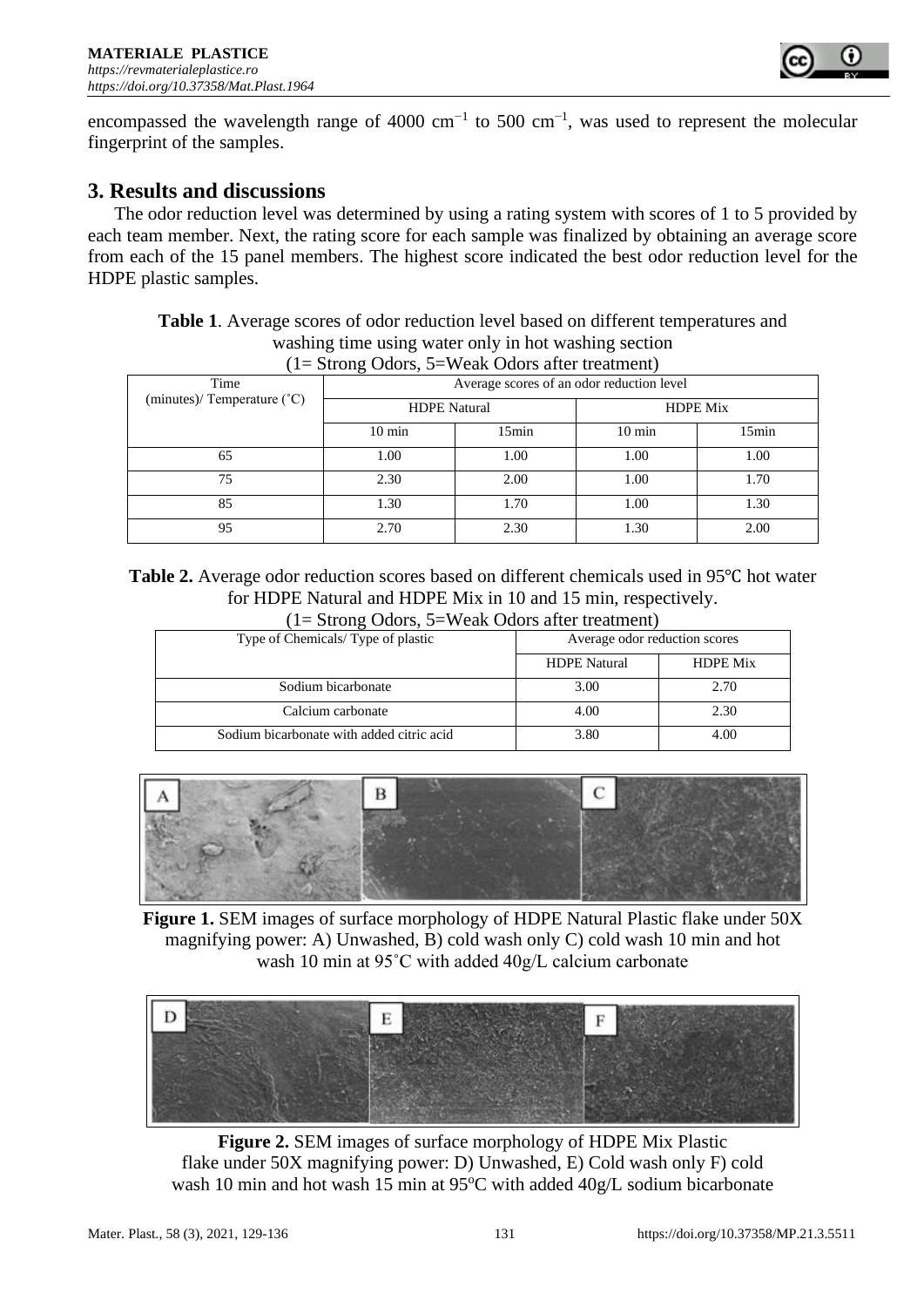

**Figure 3.** EDX analysis showed the atomic percentage of each element in HDPE Natural plastic flake: 1) Unwashed, 2) cold wash only, 3) cold wash 10 min, and hot wash 10 min at 95 ˚C with added 40g/L calcium carbonate



**Figure 4**. EDX analysis showed the atomic percentage of each element in HDPE Mix flake: 4) Unwashed, 5) cold wash only, 6) cold wash 10 min and hot wash 15 min at  $95^{\circ}$ C with added 40g/L sodium bicarbonate

ο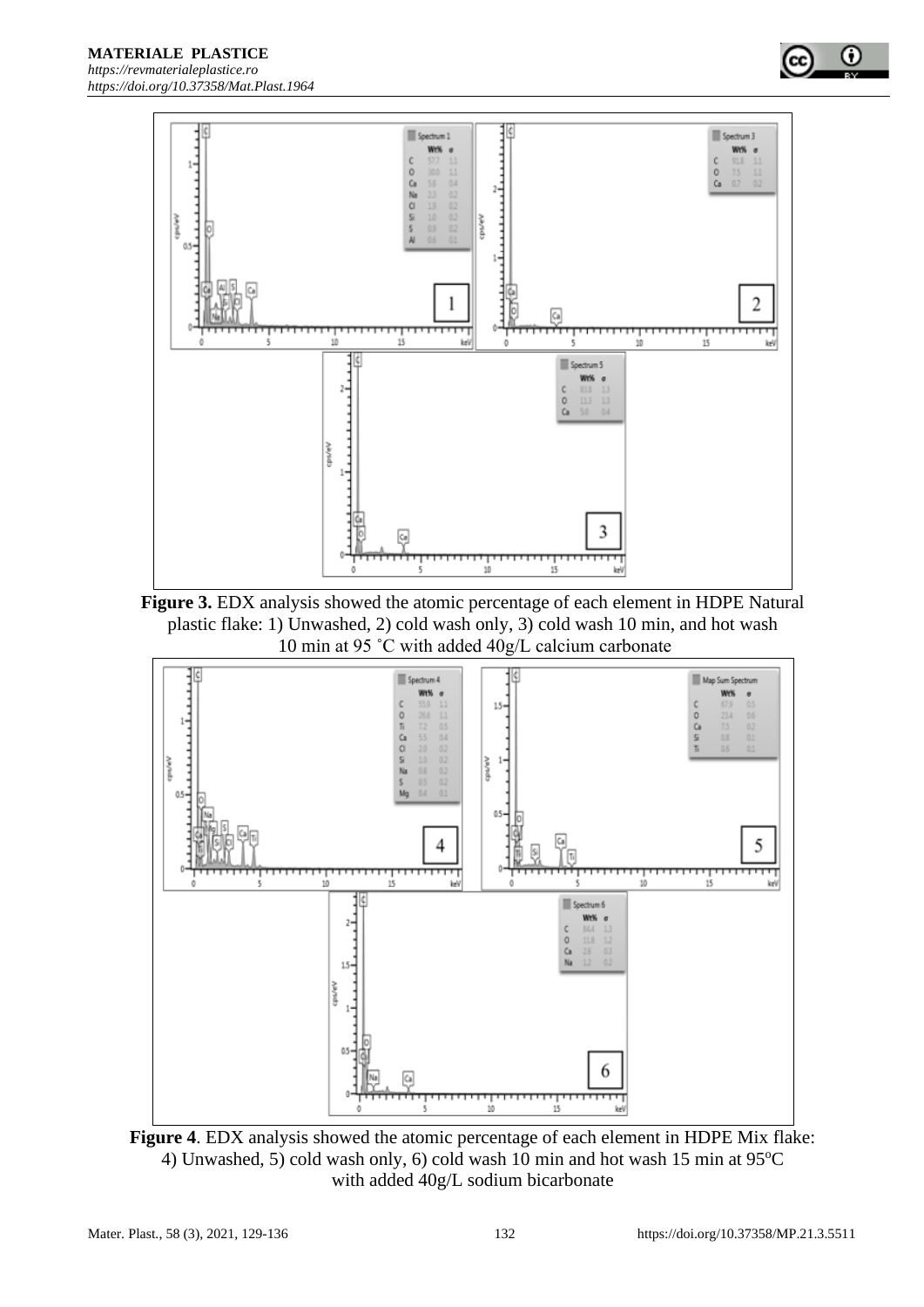

**Figure 5.** FTIR analysis of selected HDPE plastic samples at conditions

Table 1 reveals that the highest odor control score for HDPE natural was obtained by using the hot washing technique at 95°C for 10 min, whereas the highest score for HDPE mix was obtained through hot washing at 95°C for 15 min. As inferred from the result, increasing the washing temperature further should have a substantial effect. However, HDPE has melting points that usually range from 120°C to 150°C [6], and its crystallization temperature is 100°C. In addition, the most appropriate crystallization temperature for HDPE crystals that are moderately grown on fibers is 100°C, which is the temperature at which lamellae with the maximum size and uniformity form [7]. Thus, the temperature for washing was regulated to be below the melting point of HDPE.

A longer hot washing time (15 min) was needed to obtain better odor elimination results for HDPE mix plastic than for HDPE natural (10 min). The surface of the HDPE plastic was scattered with various chemicals, mainly volatile organic compounds (VOCs), which are responsible for most odors in synthetic polymers [8]. The removal of VOCs will thus result in odor elimination. Extending the washing time increased the efficiency of the process because adhesives were effectively eliminated. However, after prolonged washing, VOC removal became negligible as emissions decreased [9]. Therefore, washing at 95°C for 10–15 min intervals was sufficient. HDPE mix plastics were more odorous than HDPE natural plastics because they come from various sources that primarily contained detergents, cosmetics, and other materials. Hence, a long hot-washing duration was needed for HDPE mix plastics.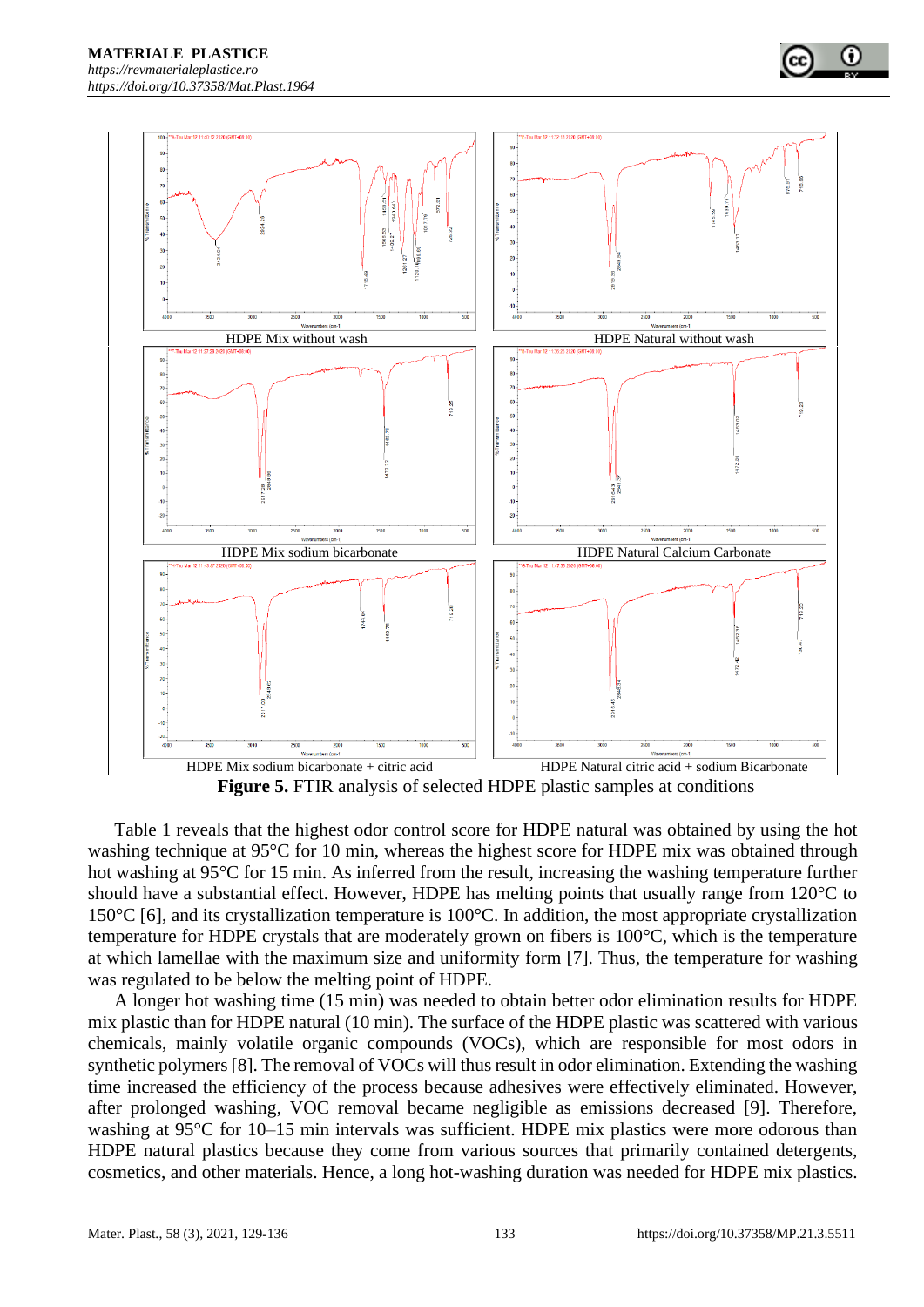The hot water temperature of 95℃ was chosen for the chemical treatment of HDPE natural and HDPE mix for 10 and 15 min. As shown in Table 2, the best results for HDPE mix were achieved through washing with sodium bicarbonate and citric acid; however, calcium carbonate was more effective in washing out the odor of HDPE natural. The FTIR results showed that the peak of HDPE natural after washing with sodium bicarbonate and citric acid was higher than that after washing with calcium carbonate. The HDPE mix exhibited the opposite effects.

As shown in Figure 1 and 2, the surfaces of HDPE natural (A) and HDPE mix (D) without any treatment were rough and coated with dirt and impurities. However, the surface of HDPE Natural (B) became clean and smooth after cold washing. A white residue became evenly distributed on the surface of HDPE natural (C) after hot washing with calcium carbonate. As shown in (E) and (F), the surface of HDPE mix was still rougher compared with that of HDPE natural but showed less dirt after cold and hot washing.

EDX analysis showed that the percentage of each element in both types of recycled HDPE had decreased. EDX analysis revealed that the surfaces of HDPE samples 1 and 4 comprised numerous elements that originated from various chemicals that were retained. Although further cold and hot washing with calcium carbonate at the optimal temperature  $(2 \& 3)$  would wash off some chemical compounds that were scattered on the surfaces of HDPE natural, calcium carbonate precipitates would remain (3). Moreover, fewer elements were scattered on (6) than on (5) due to the effectiveness of sodium bicarbonate treatment. The use of chemical material in a hot wash left some compounds with calcium and sodium elements scattered on (3) and (6).

FT-IR was carried out to determine the chemical changes in HDPE samples before and after treatment. The FT-IR result in Figure 5 showed that the characteristic peaks corresponding to the structure of the chemicals reduced significantly when HDPE underwent a series of washes. The peak value of unwashed HDPE natural is shown in Table 3. After chemical treatment, the peaks of the carbonyl compound, hetero-oxy compounds, and ether and oxy compounds reduced. The functional groups of organic components on the surface of HDPE natural are tabulated in Table 3. The peak values of the unwashed HDPE mix are shown in Table 4. The peaks of aliphatic alkane, aryl group, aliphatic organo-halogen compound, hetero-oxy compounds, inorganic ions, ether, and oxy compound group, aromatic amino, alcohol and hydroxy compound, methyne, aryl group, amine, and amino reduced after chemical treatment.

| Wavelength $(cm-1)$ | <b>Functional group</b>      | <b>Description</b>                      |
|---------------------|------------------------------|-----------------------------------------|
| 2919.36 / 2849.94   | Aliphatic alkane             | Methylene C-H asym. / sym. stretch      |
| 1745.59             | Carbonyl compound            | Alkyl carbonate and Ester               |
| 1539.79             | Hetero-oxy compound          | Aromatic nitro compound                 |
| 1463.17             | Aliphatic alkane             | Methyl C-H asym. Bend                   |
|                     | Inorganic ions               | Carbonate ion                           |
|                     | Aryl group                   | $C=C-C$ stretch                         |
| 875.91              | Inorganic ions               | Carbonate ion                           |
|                     | Hetero-oxy compound          | Aromatic phosphates                     |
|                     | Ether and oxy compound       | Peroxides, C-O-O- stretch               |
| 718.66              | Organo-halogen compound      | Aliphatic chloro-compound, C-Cl stretch |
|                     | Alcohol and hydroxy compound | Alcohol, OH out-of-plane bend           |

| Table 3. Peaks value of untreated HDPE Natural and corresponded to its characteristics [10] |  |
|---------------------------------------------------------------------------------------------|--|
|---------------------------------------------------------------------------------------------|--|

| <b>Table 4.</b> Peaks value of untreated HDPE Mix and corresponded to its characteristics [10] |  |  |  |  |
|------------------------------------------------------------------------------------------------|--|--|--|--|
|------------------------------------------------------------------------------------------------|--|--|--|--|

| Wavelength $(cm-1)$ | <b>Functional group</b>      | <b>Description</b>                                  |
|---------------------|------------------------------|-----------------------------------------------------|
| 725.32              | Organo-halogen compound      | Aliphatic chloro-compound, C-Cl stretch             |
|                     | Aliphatic alkane             | Methylene $(CH_2)$ <sub>n</sub> rocking             |
| 872.92              | Ether and oxy compound group | Peroxides, C-O-O-stretch                            |
|                     | Hetero-oxy compound          | Aromatic phosphates                                 |
|                     | Inorganic ions               | Carbonate ion                                       |
| 1017.79             | Aliphatic alkane             | Cyclohexane ring vibration, Skeletal C-C vibrations |
|                     | Aryl group                   | Aromatic C-H in-plane bend                          |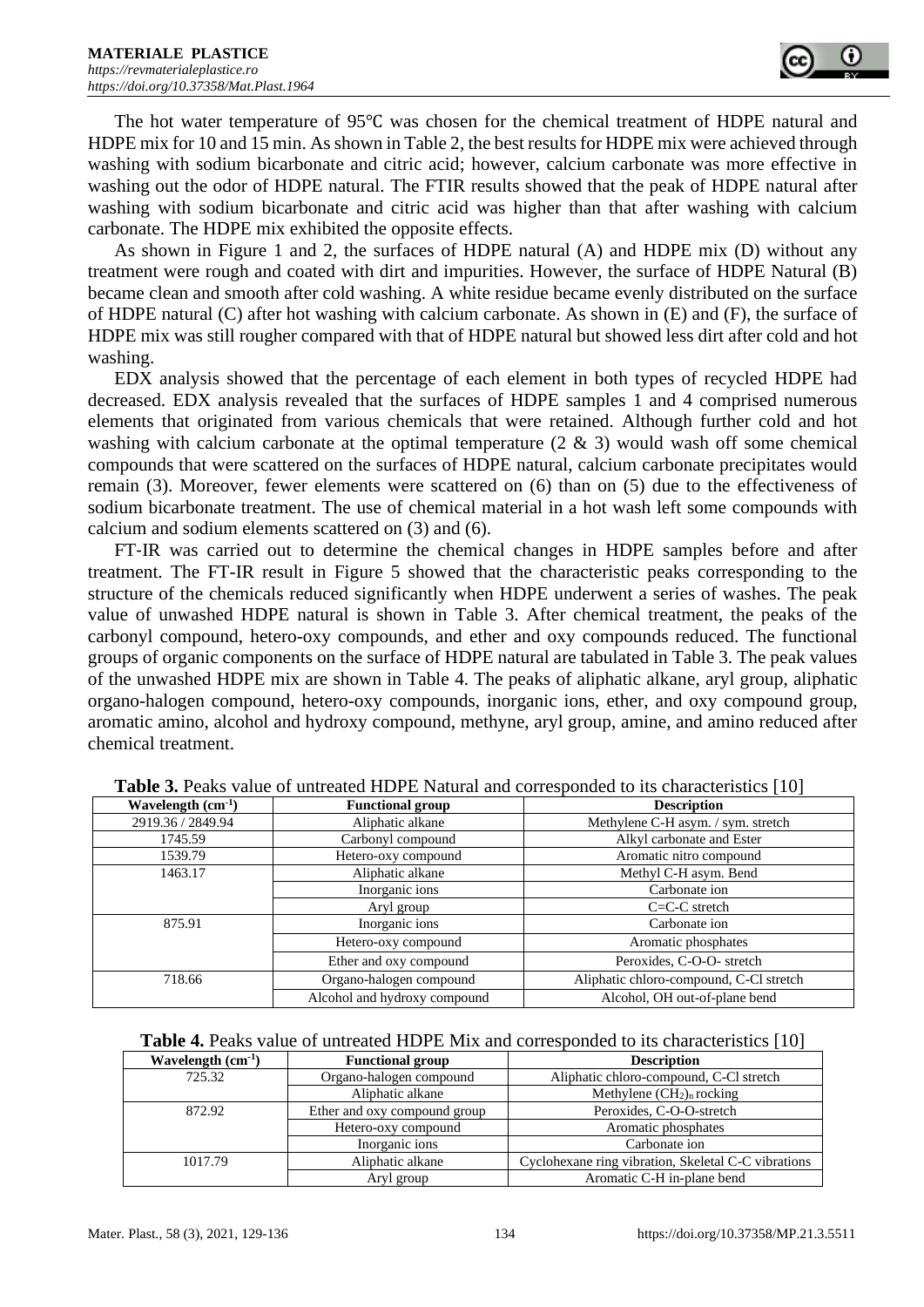|            | Aliphatic organohalogen compound | Aliphatic fluoro compounds, C-F stretches     |
|------------|----------------------------------|-----------------------------------------------|
|            | Hetero-oxy compound              | Aliphatic phosphates (P-O-C stretch)          |
|            | Inorganic ions                   | Phosphate ion                                 |
| 1120.16    | Aliphatic alkane                 | Skeletal C-C vibrations                       |
|            | Ether and oxy compound           | Alkyl-substituted ether, C-O stretch          |
|            |                                  | Cyclic ethers, large rings, C-O stretch       |
|            | Inorganic ions                   | Sulfate ion                                   |
| 1261.27    | Ether and oxy compound           | Aromatic ethers, aryl O stretch Epoxy         |
|            | Amino group                      | Aromatic primary amine, CN stretch            |
|            | Alcohol and hydroxy compound     | Primary or secondary, OH in-plane bend        |
|            | Amino group                      | Aromatic primary amine, CN stretch            |
|            | Alcohol and hydroxy compound     | Primary or secondary, OH in-plane bend        |
|            | Methyne (>CH-)                   | Skeletal C-C vibrations                       |
| 1340.54    | Aliphatic alkane                 | Methyne Bend                                  |
|            | Hetero-oxy compound              | Sulfonates, Aromatic nitro compounds, Organic |
|            |                                  | phosphate (P=O stretch)                       |
|            | Alcohol and hydroxy compound     | Phenol or tertiary alcohol                    |
|            | Carbonyl compound                | Carboxylate, carboxylic acid salt             |
| $-1409.27$ | Alcohol and hydroxy compound     | Phenol or tertiary alcohol, OH bend           |
|            | Simple hetero-oxy compound:      | Sulfur-oxy compounds-Organic sulfates         |
|            | Sulfur-oxy compounds             |                                               |
|            | Common inorganic ions            | Ammonium ion                                  |
| 1505.53    | Aryl group                       | $C=C-C$ stretch                               |
|            | Hetero-oxy compound              | Aromatic nitro compounds                      |
| 1716.49    | Carbonyl compound                | Carboxylic acid and ketone                    |
| 2924.26    | Aliphatic alkane                 | Methyl/methylene asym. stretch                |
| 3434.94    | Alcohol and hydroxy compound     | Hydroxy group, H-bonded OH stretch            |
|            | Amine and amino compound         | Secondary heterocyclic amine stretches        |

The effective chemical compounds in the HDPE mix were the mixture of sodium bicarbonate and citric acid. Baking soda is a weak alkali that can easily dissolve dirt and grease when utilized as a gentle scouring powder in water. It also has unique buffering capabilities. It deodorizes by neutralizing acidic and basic odor molecules, thus creating an odor-free state [11]. Citrate salt is produced through the combination of two chemicals. Alkali metal citrate salts are readily soluble in water. The odors have at least one functional group that could react with citrate salts. This reaction changed the compound structure, resulting in a reduction or loss of the odorous characteristics of HDPE mix [12]. For HDPE natural, calcium carbonate was highly efficient in minimizing offensive odors that contained alcohol because it has high adsorption energy for alcohol groups. It has an affinity for delocalizing charges by ordering the –OH group end of organic molecules such that molecular O associates with atomic Ca, whereas H associates with  $CO<sub>3</sub>$  [13].

# **4. Conclusions**

This research was performed to investigate the usage of chemicals to deodorize HDPE plastics naturally at 95°C over a fixed period. Numerous odorants were found to be involved in the odors of the sample and were successfully detected by targeted odorant analysis. This study showed that the causative odorants included a wide variety of complex chemical structures. A mixture of sodium bicarbonate (baking soda) and citric acid exerted significant deodorizing effects on HDPE mix, whereas calcium carbonate demonstrated promising deodorizing effects on HDPE natural. The various sources of HDPE plastics contributed various odorants that affected the effectiveness of particular chemicals in odor reduction. The modified washing method greatly reduced the overall strength of odors. Developing viable concepts for postconsumer HDPE packaging is vital for a circular economy.